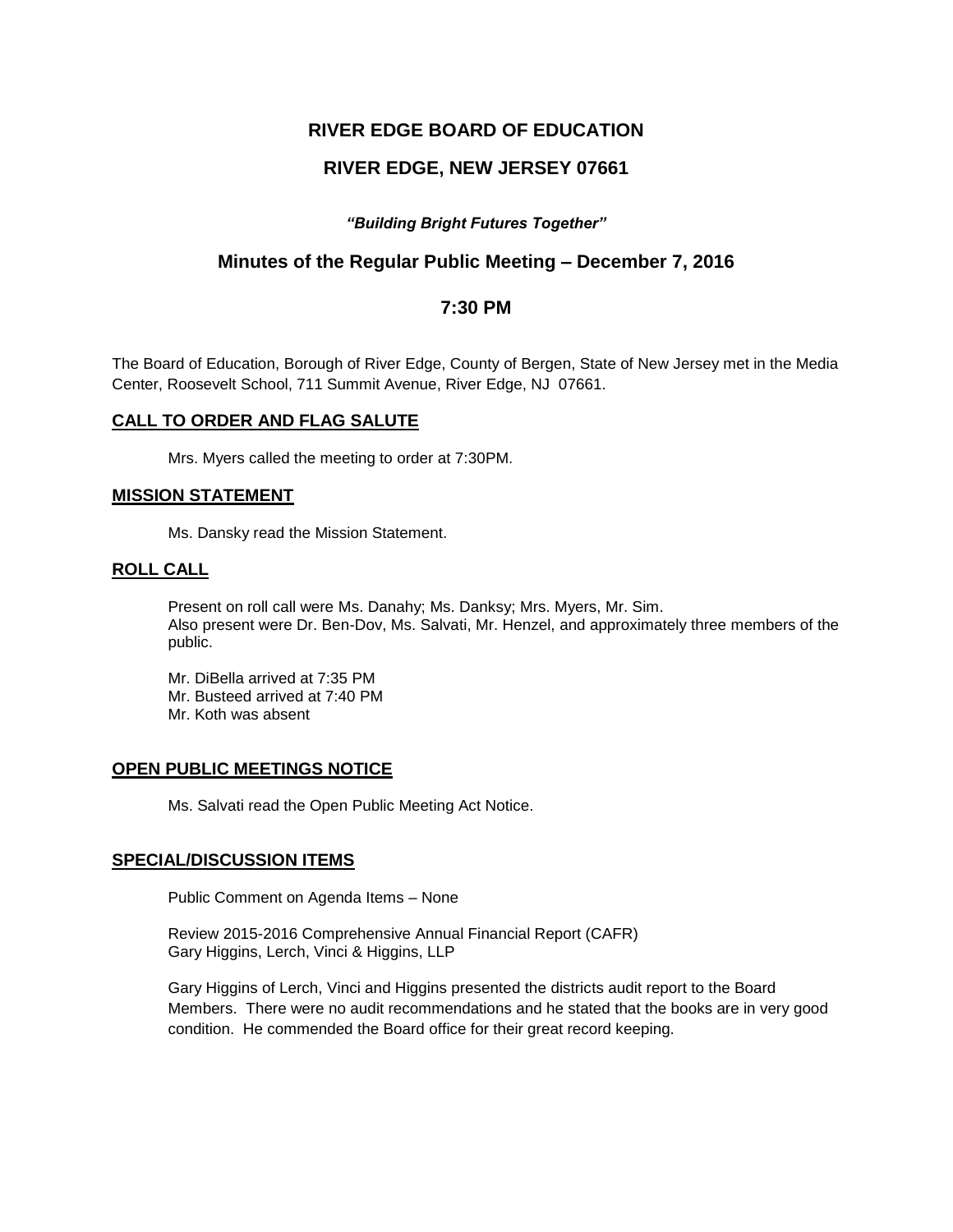## **REPORTS**

### **SUPERINTENDENT**

Dr. Ben-Dov reported on the following:

- Special Education monitoring started yesterday. It lasted for two days and Dr. Ben-Dov had the exit interview today. The results we received were excellent. Only three out of 46 indicators need correcting and no financial findings were cited. Dr. Ben Dov congratulated all that were involved and thanked them for all of their hard work.
- There was a Special Education Parent Advisory Committee (SEPAC) on the evening of November  $30<sup>th</sup>$ . Dr. Ben-Dov asked for questions in advance to the meeting and she only received four. She responded to the questions and spoke to parents taking comments and additional questions for 45 minutes. A workshop on the speech program followed.
- Dr. Ben-Dov and Rosemary Kuruc attended the Bergen County School Boards meeting on December  $6<sup>th</sup>$  at the Holiday Inn in Hasbrouck Heights. The topic discussed was Special Education Law. Sheli Dansky was also honored at that meeting receiving a citation from the New Jersey Assembly and Senate for being selected Board Member of the Year.
- Report cards went out the week of Thanksgiving. We had new report cards for grades K-1 and Parent Portal for all grades. We also provided paper copies for the district. The feedback Dr. Ben-Dov received on the Parent Portal was that 50% of parents went online and looked at the portal. We want to make sure that all are comfortable with the Parent Portal before the next report card comes out. We are continuing with the roll out of new report cards for grades 2-6 but have come across some greater challenges to complete it this year. It will be tricky changing mid-year. We are planning on having the new report cards for grades 2-6 ready for next year.
- Mr. Bellino has started the transition with Ms. Salvati. His first official date as the Interim Business Administrator will be on December 13<sup>th</sup>.
- We had a very productive Technology meeting yesterday. The topics discussed were goals for the next three years, creating staff committees; Future Ready Schools, STEAM, and more.
- Teachers shared their best practices at their Monday faculty meetings. Dr. Ben-Dov was able to attend the Cherry Hill meeting and will attend Roosevelt's next meeting. It was very successful.
- $\bullet$  Winter Concerts are taking place this month. Roosevelt's will be held on December 20<sup>th</sup> at 2:00 pm and Cherry Hill's will be held on December  $21<sup>st</sup>$  at 1:45 pm. Cherry Hill School had a wonderful concert for the Senior Citizens on Monday December  $5<sup>th</sup>$ .
- Dr. Ben-Dov thanked Ms. Salvati and Mr. DiBella for their dedication to the River Edge Board of Education and wished them both the very best.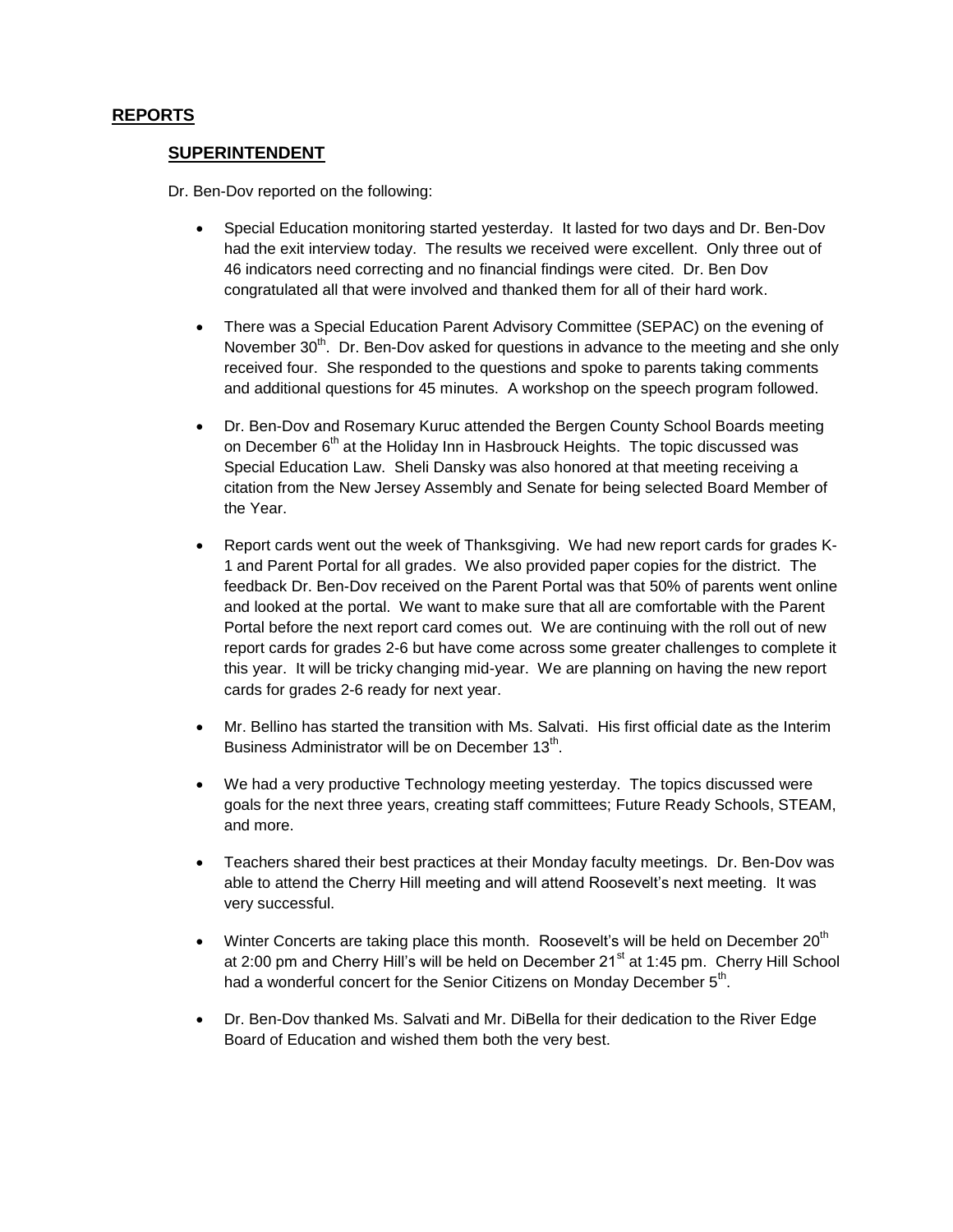# **PRINCIPAL**

Mr. Henzel reported on the following:

- Report card conferences occurred the week of Thanksgiving. They went smoothly. We opened the Parent Portal for the first time and they are able to view their child's report card online.
- Teachers shared their best practices with each other at a recent faculty meeting. It was so well received that Mr. Henzel got emails asking if teachers can present at a follow up meeting.
- Ms. Otis' class made ornaments for students who will be receiving dialysis this month. The idea is called "Deck and Dash." While the patient is receiving their dialysis treatment, the home of the patient is decorated for the holidays.
- We had a great author visit from Peter Brown at both schools. He made three presentations along with an illustration demonstration.
- Over the NJEA weekend, a former Roosevelt School student completed his Eagle Scout project at Roosevelt School. He raised the funds through a bake sale, purchased, and put together several tables including ADA tables. He also cleaned up the Pride garden and added mulch around the trees. Mr. Henzel thanked him for beautifying Roosevelt School.

# **BOARD SECRETARY**

Ms. Salvati reported on the following:

- Ms. Salvati thanked the Business Office for a great job with the 2015-2016 record keeping and the excellent audit results
- A representative from Lerch, Vinci & Higgins, LLP came to our district to do an analysis of our tuition based program
- Ms. Salvati thanked Dr. Ben-Dov and the Board Members for the wonderful opportunity she has been given to work here for the last three years

# **PRESIDENT**

- Mrs. Myers met with the Mayor today to continue their efforts for open communication between the mayor's office and the Board of Education
- Mrs. Myers and Mr. Sim met with the Oradell Board of Education and Vice President in an effort to keep lines of communication open regarding shared services
- Mrs. Myers thanked Ms. Salvati for wonderful job as being the Business Administrator for the last three years and thanked Mr. DiBella for his outstanding service to the River Edge Board of Education for the last three years. She presented Mr. DiBella with a plaque.

## **COMMITTEES**

 Ms. Danahy spoke about the Finance and Facilities meeting that took place before the meeting. They discussed the new budget format for 2017-2018, the parking lot design at Cherry Hill School, the Long Range Maintenance Plan, and Title I.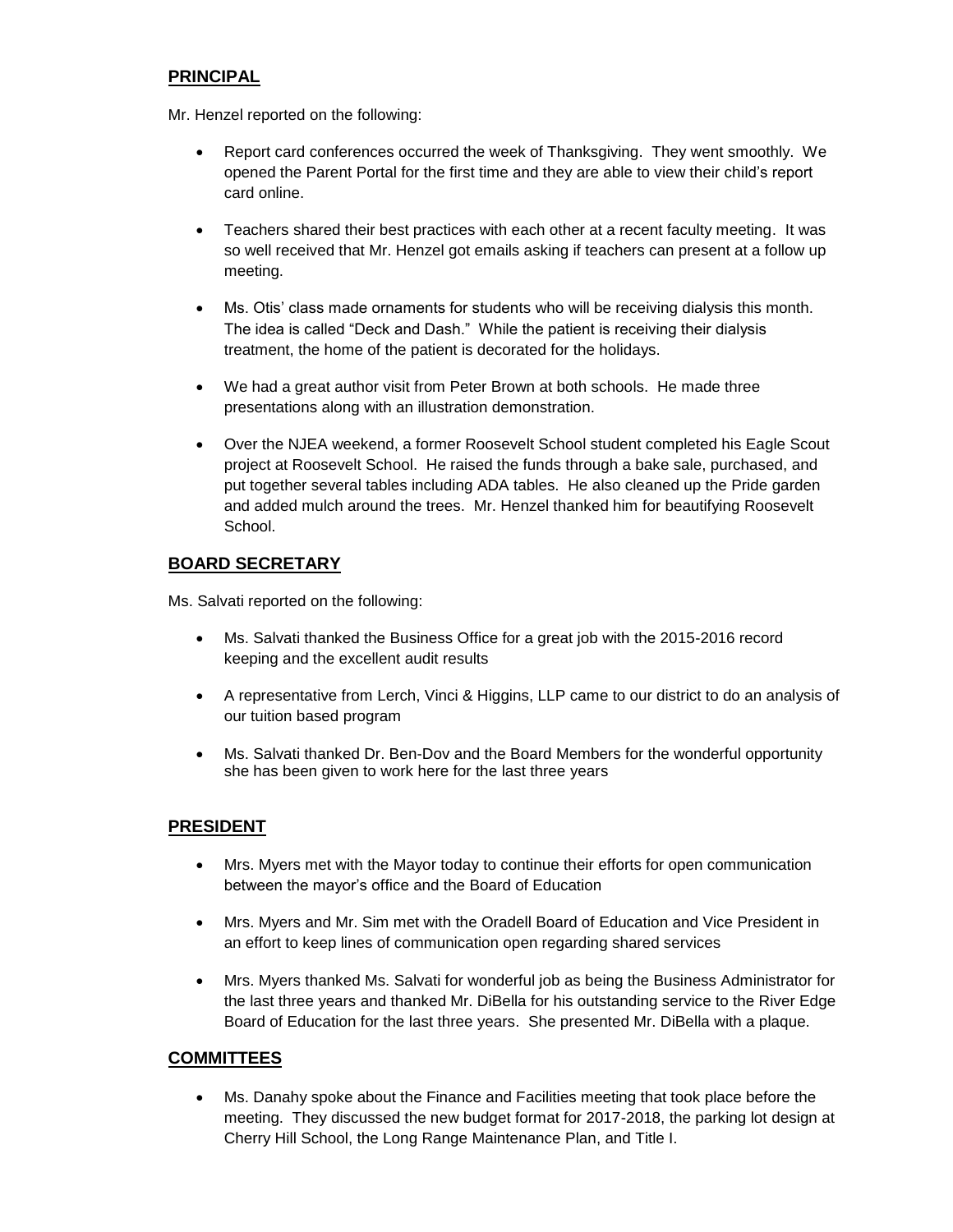## **MOTIONS TO BE ACTED UPON**

## **A. ADMINISTRATION/POLICY**

**1**. That the Board of Education approve the staff development and travel as per the schedules for December 2016 including relevant mileage reimbursement. (Addendum)

#### **Motion by: Mr. Busteed Seconded by: Mr. DiBella**

Ayes: Mr. Busteed, Ms. Danahy, Ms. Dansky, Mr. DiBella, Mrs. Myers, Mr. Sim Nays: None

**2**. That the Board of Education approve the Minutes of November 2, 2016.

#### **Motion by: Mr. DiBella Seconded by: Ms. Dansky**

Ayes: Ms. Danahy, Ms. Dansky, Mr. DiBella, Mr. Koth, Mrs. Myers Nays: None, Abstained: Mr. Busteed

**3**. That the Board of Education approve the Minutes and Confidential Minutes of November 16, 2016.

### **Motion by: Ms. Dansky Seconded by: Mr. Sim**

Ayes: Mr. Busteed, Ms. Dansky, Mr. DiBella, Mrs. Myers Nays: None, Abstained: Ms. Danahy, Mr. Sim

**4**. That the Board of Education approve the completion of the following emergency drills:

| School             | <b>Dates</b>                                                      |
|--------------------|-------------------------------------------------------------------|
| Cherry Hill School | November 4, 2016 Shelter in Place<br>November 14, 2016 Evacuation |
| Roosevelt School   | November 7, 2016 Evacuation Drill<br>November 18, 2016 Fire Drill |

**5**. That the Board of Education approve the following class trip:

| Date   | <b>School</b> | Grade | <b>Destination</b>          | Cost to<br><b>District</b> |
|--------|---------------|-------|-----------------------------|----------------------------|
| 6/1/17 | Roosevelt     | 6     | Weis Center<br>Ringwood, NJ | \$1,008.00                 |

### **Motion by: Mr. Sim Seconded by: Ms. Danahy**

Ayes: Mr. Busteed, Ms. Danahy, Ms. Dansky, Mr. DiBella, Mrs. Myers, Mr. Sim Nays: None

### **B**. **CURRICULUM/EDUCATION** - None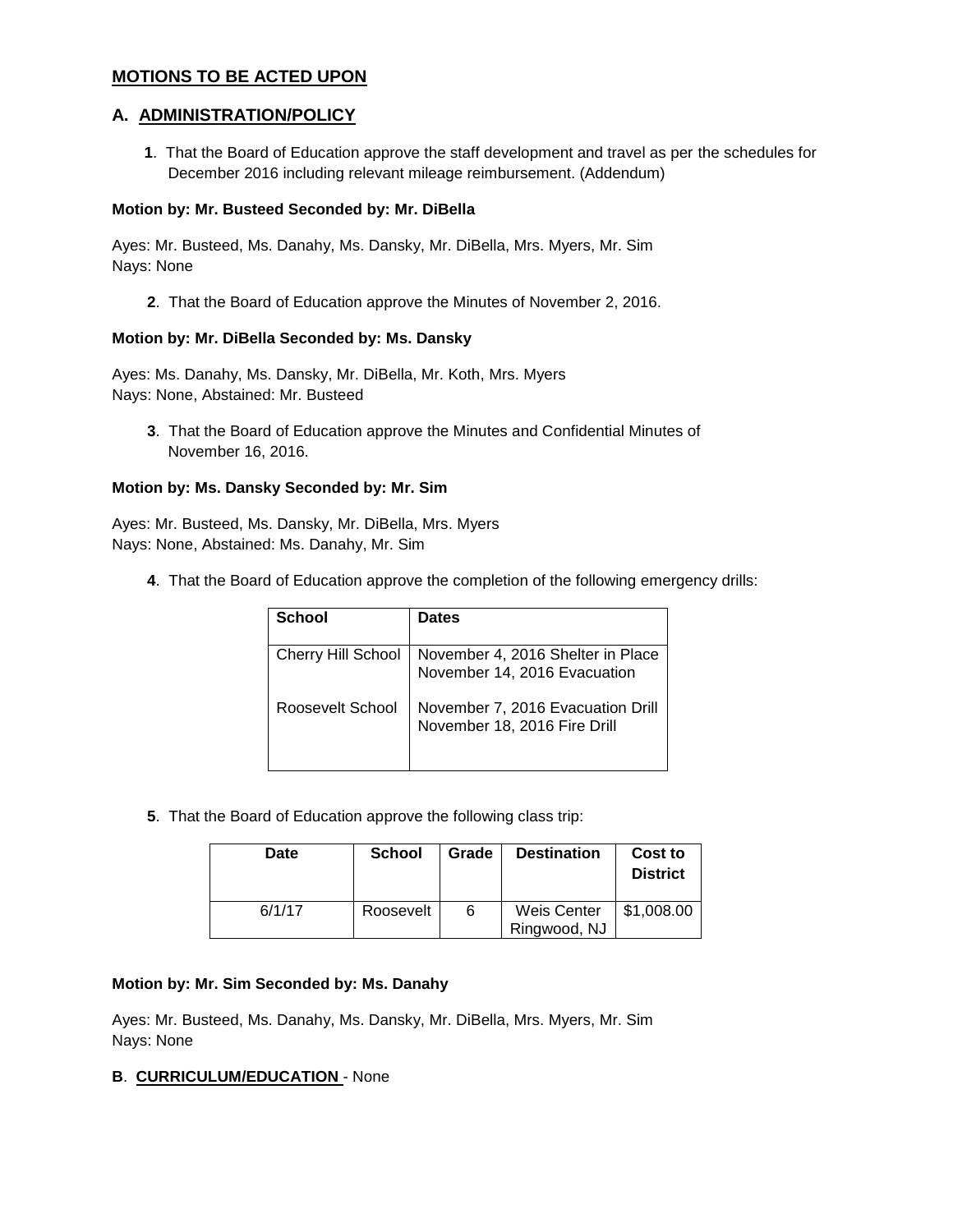### **C. BUILDINGS & GROUNDS**

- **1**. That the Board of Education approve DiCara and Rubino to provide professional services for the planning and preparation of future enrollments at a cost not to exceed \$6,000 plus reimbursable expenses.
- **2**. That the Board of Education approve Ross Harber to provide an updated Demographic Report at a cost of \$1,000.

#### **Motion by: Ms. Danahy Seconded by: Mr. Busteed**

Ayes: Mr. Busteed, Ms. Danahy, Ms. Dansky, Mr. DiBella, Mrs. Myers, Mr. Sim Nays: None

#### **D. FINANCE/GRANTS/GIFTS**

- **1**. That the River Edge Board of Education accept the 2015-2016 Audit and approve the submission of the CAFR (Comprehensive Annual Financial Report) submitted by the firm of Lerch, Vinci & Higgins with the following recommendations:
	- I. Administrative Practices and Procedures None
	- II. Financial Planning, Accounting and Reporting None
	- III. School Purchasing Program None
	- IV. School Food Services None
	- V. Student Body Activities None
	- VI. Application for State School Aid None
	- VII. Pupil Transportation None
	- VIII. Facilities and Capital Assets None
	- IX. Miscellaneous None

#### **Motion by: Mr. Busteed Seconded by: Mr. DiBella**

Ayes: Mr. Busteed, Ms. Danahy, Ms. Dansky, Mr. DiBella, Mrs. Myers, Mr. Sim Nays: None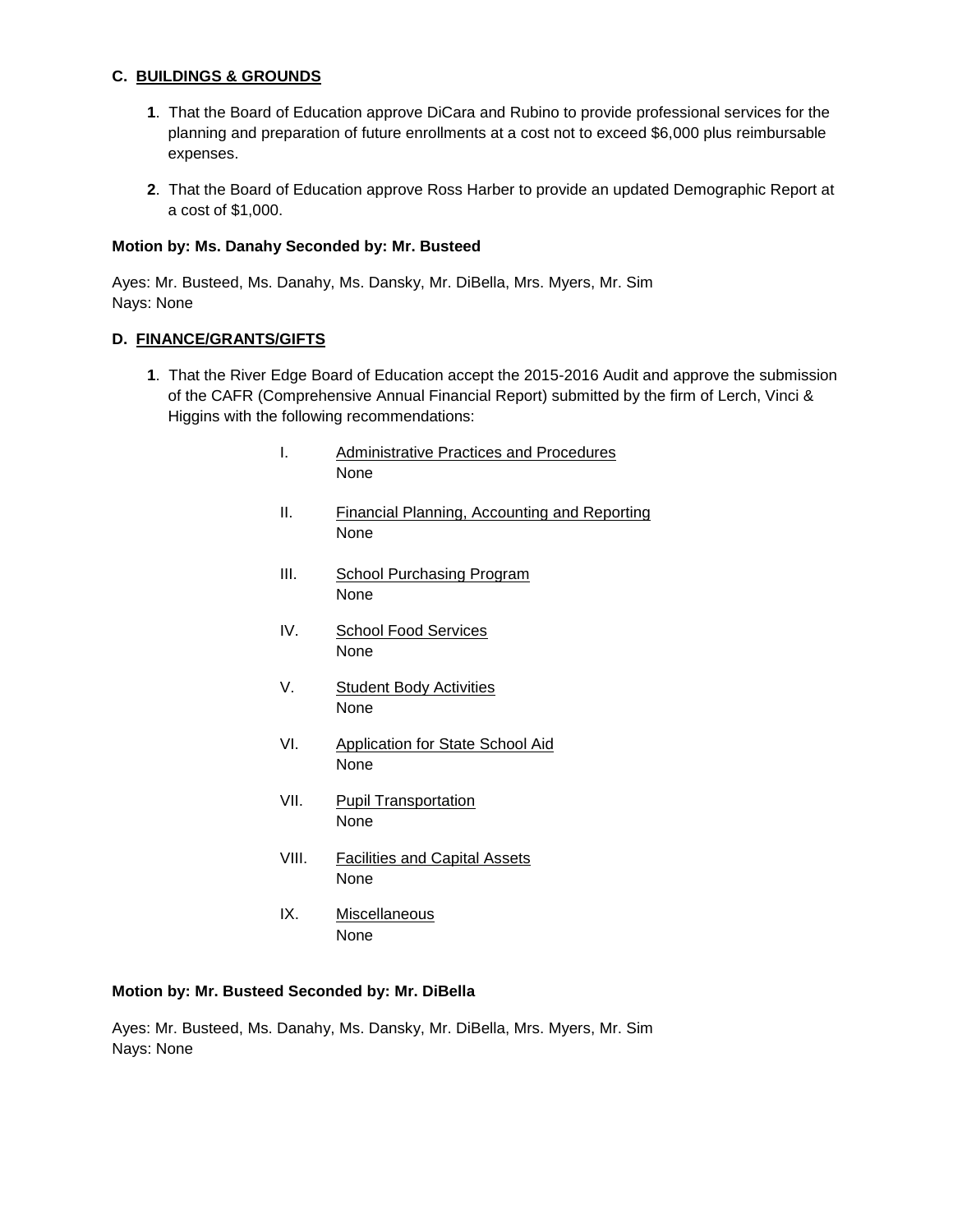## **E**. **PERSONNEL**

- **1**. That the Board of Education, with the recommendation of the Superintendent, appoint Julie Rabinowitz as the District Liaison to the Board of the River Edge Public Library for the 2016-2017 school year.
- **2**. That the Board of Education approve Katie O' Reilly and Reem Bowers for the Cycle II of the Post Dismissal Instructional Academy for the 2016-2017 School Year.
- **3**. That the Board of Education, with the recommendation of the Superintendent, approve Courtney Sweet, as a per diem Leave Replacement Teacher, MA step 1, from December 14, 2016 through January 27, 2017.
- **4**. That the Board of Education, with the recommendation of the Superintendent, approve Courtney Sweet, as an ABA Aide, Step D, to commence on January 30, 2017 through June 30, 2017.

### **Motion by: Mr. DiBella Seconded by: Ms. Danahy**

Ayes: Mr. Busteed, Ms. Danahy, Ms. Dansky, Mr. DiBella, Mrs. Myers, Mr. Sim Nays: None

#### **F**. **RIVER EDGE SPECIAL EDUCATION** - None

### **G**. **REGION V ADMINISTRATION & TRANSPORTATION**

- **1**. That the Board of Education ratify the bills & claims dated November, 2016 totaling \$773,468.53 including checks #67127 through #67276.
- **2**. Be it resolved that the Region V Council for Special Education will provide shared services for its member districts and be it further resolved that the River Edge Board of Education**,** upon recommendation of the Superintendent, approve the following Region V Shared Services Consultants, Psychologists, Learning Disabilities Teacher Consultants, Social Workers, Speech Language Specialists, Occupational and Physical Therapists, Translators to provide evaluations, direct services and consultation, to non-public and public schools for member districts upon request for the 2016-2017 school year.

Patricia M. Carroll Psychologist

#### **Motion by: Ms. Dansky Seconded by: Mr. Sim**

Ayes: Mr. Busteed, Ms. Danahy, Ms. Dansky, Mr. DiBella, Mrs. Myers, Mr. Sim Nays: None

#### **OLD/NEW BUSINESS**

Mr. DiBella spoke about his three years on the board and thanked his fellow board members for everything he learned from them.

#### **PUBLIC DISCUSSION**- None